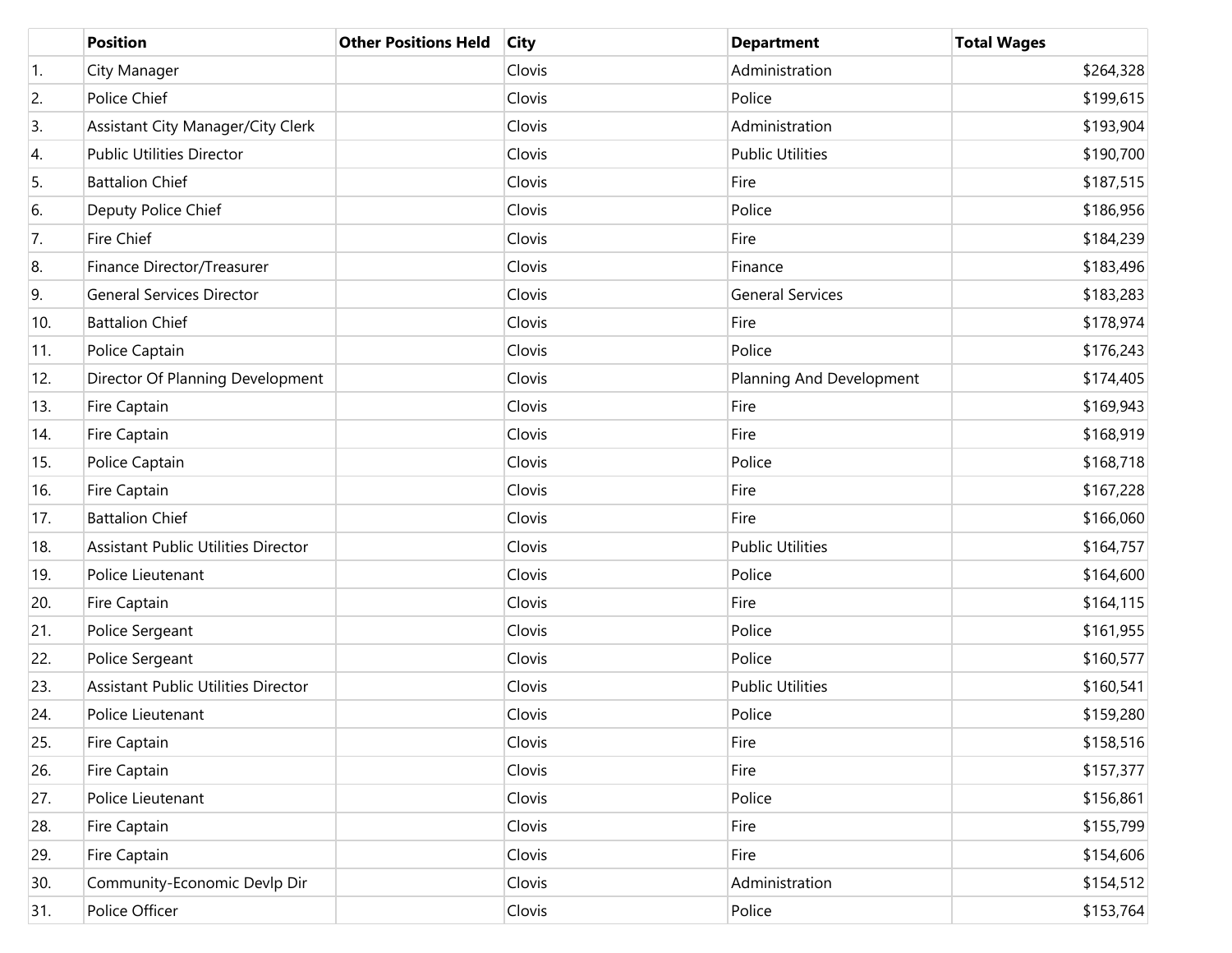| 32. | Police Lieutenant                 | Clovis | Police                  | \$153,523 |
|-----|-----------------------------------|--------|-------------------------|-----------|
| 33. | Police Sergeant                   | Clovis | Police                  | \$150,949 |
| 34. | Police Sergeant                   | Clovis | Police                  | \$150,667 |
| 35. | Police Lieutenant                 | Clovis | Police                  | \$150,457 |
| 36. | Police Corporal                   | Clovis | Police                  | \$149,254 |
| 37. | Fire Captain                      | Clovis | Fire                    | \$148,203 |
| 38. | General Services Manager          | Clovis | <b>General Services</b> | \$147,470 |
| 39. | Personnel Risk Manager            | Clovis | <b>General Services</b> | \$147,447 |
| 40. | Deputy Fire Chief                 | Clovis | Fire                    | \$146,647 |
| 41. | Fire Captain                      | Clovis | Fire                    | \$146,563 |
| 42. | Deputy Fire Marshal               | Clovis | Fire                    | \$145,616 |
| 43. | Fire Captain                      | Clovis | Fire                    | \$144,837 |
| 44. | Fire Engineer                     | Clovis | Fire                    | \$144,129 |
| 45. | Police Services Manager           | Clovis | Police                  | \$144,054 |
| 46. | Fire Captain                      | Clovis | Fire                    | \$144,044 |
| 47. | Firefighter Base                  | Clovis | Fire                    | \$143,340 |
| 48. | Police Corporal                   | Clovis | Police                  | \$142,895 |
| 49. | Info Technology Manager           | Clovis | City Clerk              | \$142,560 |
| 50. | Police Corporal                   | Clovis | Police                  | \$142,395 |
| 51. | Spec Proj/Life Safety Enf Mgr     | Clovis | Fire                    | \$142,185 |
| 52. | Police Officer                    | Clovis | Police                  | \$142,044 |
| 53. | Fire Engineer                     | Clovis | Fire                    | \$141,767 |
| 54. | Police Corporal                   | Clovis | Police                  | \$141,516 |
| 55. | Fire Engineer                     | Clovis | Fire                    | \$140,917 |
| 56. | <b>Assistant Finance Director</b> | Clovis | Finance                 | \$140,886 |
| 57. | Fire Training Officer             | Clovis | Fire                    | \$140,783 |
| 58. | Fire Engineer                     | Clovis | Fire                    | \$139,118 |
| 59. | Fire Engineer                     | Clovis | Fire                    | \$138,998 |
| 60. | Fire Engineer                     | Clovis | Fire                    | \$138,855 |
| 61. | Police Sergeant                   | Clovis | Police                  | \$138,118 |
| 62. | Police Sergeant                   | Clovis | Police                  | \$138,104 |
| 63. | Police Sergeant                   | Clovis | Police                  | \$136,690 |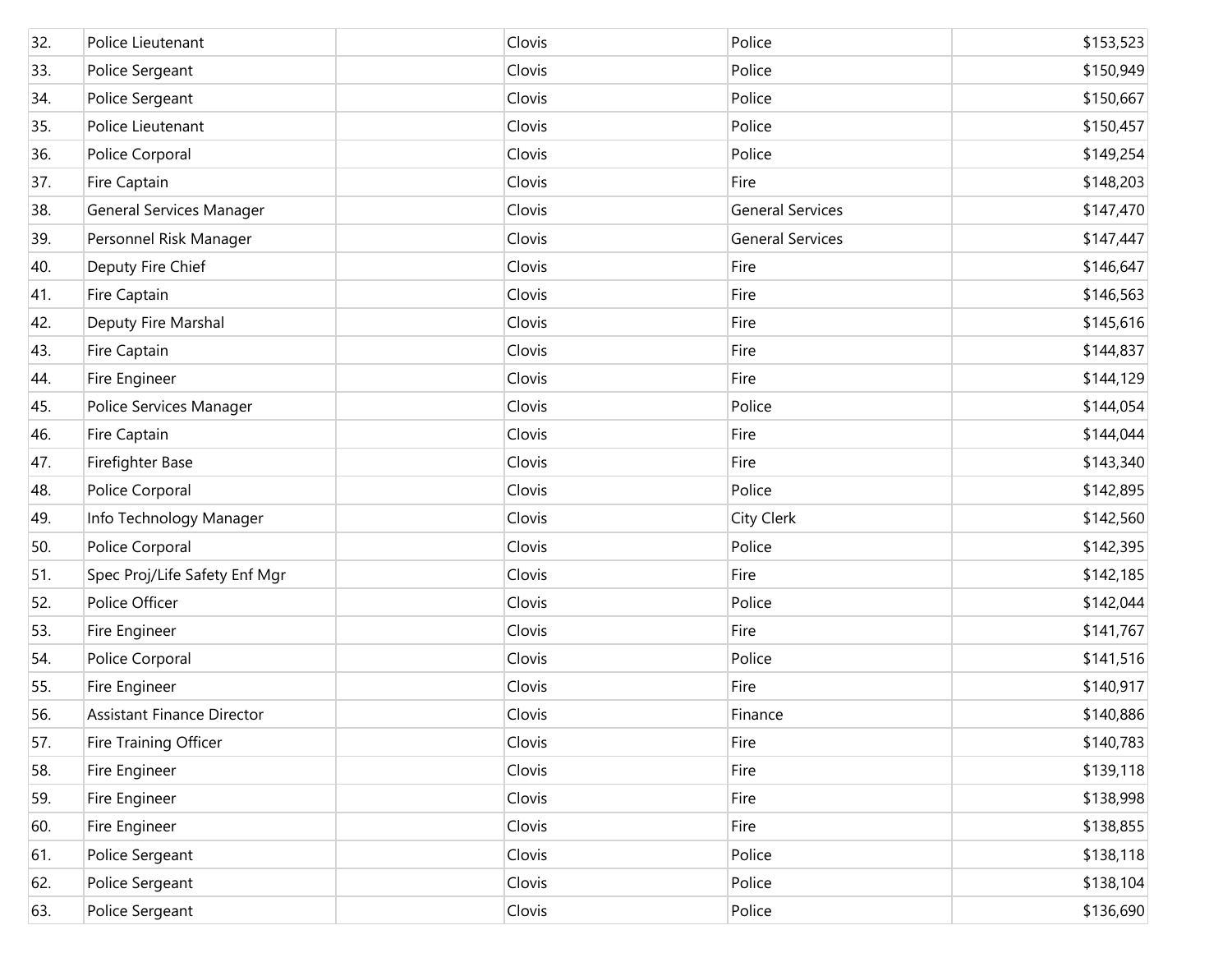| 64. | Police Officer             | Clovis | Police                   | \$136,399 |
|-----|----------------------------|--------|--------------------------|-----------|
| 65. | Fire Engineer              | Clovis | Fire                     | \$135,709 |
| 66. | Deputy Finance Director    | Clovis | Finance                  | \$135,661 |
| 67. | <b>City Engineer</b>       | Clovis | Planning And Development | \$134,868 |
| 68. | <b>City Planner</b>        | Clovis | Planning And Development | \$134,446 |
| 69. | Police Corporal            | Clovis | Police                   | \$133,961 |
| 70. | Police Sergeant            | Clovis | Police                   | \$132,439 |
| 71. | Fire Engineer              | Clovis | Fire                     | \$132,018 |
| 72. | Fire Engineer              | Clovis | Fire                     | \$131,533 |
| 73. | Police Sergeant            | Clovis | Police                   | \$131,474 |
| 74. | Police Officer             | Clovis | Police                   | \$131,213 |
| 75. | Department Support Manager | Clovis | <b>General Services</b>  | \$130,864 |
| 76. | <b>Battalion Chief</b>     | Clovis | Fire                     | \$130,699 |
| 77. | Police Sergeant            | Clovis | Police                   | \$130,094 |
| 78. | Police Corporal            | Clovis | Police                   | \$129,765 |
| 79. | Police Corporal            | Clovis | Police                   | \$129,166 |
| 80. | Police Corporal            | Clovis | Police                   | \$128,903 |
| 81. | Fire Engineer              | Clovis | Fire                     | \$128,725 |
| 82. | Police Officer             | Clovis | Police                   | \$128,537 |
| 83. | Fire Engineer              | Clovis | Fire                     | \$128,191 |
| 84. | Police Sergeant            | Clovis | Police                   | \$128,191 |
| 85. | Police Corporal            | Clovis | Police                   | \$128,188 |
| 86. | Fire Engineer              | Clovis | Fire                     | \$127,313 |
| 87. | Police Officer             | Clovis | Police                   | \$127,049 |
| 88. | <b>Building Official</b>   | Clovis | Planning And Development | \$126,368 |
| 89. | Fire Captain               | Clovis | Fire                     | \$126,299 |
| 90. | Fire Engineer              | Clovis | Fire                     | \$125,629 |
| 91. | Associate Civil Engineer   | Clovis | <b>Public Utilities</b>  | \$125,477 |
| 92. | Police Officer             | Clovis | Police                   | \$125,098 |
| 93. | Firefighter Base           | Clovis | Fire                     | \$124,884 |
| 94. | Firefighter Base           | Clovis | Fire                     | \$124,526 |
| 95. | Police Officer             | Clovis | Police                   | \$124,467 |